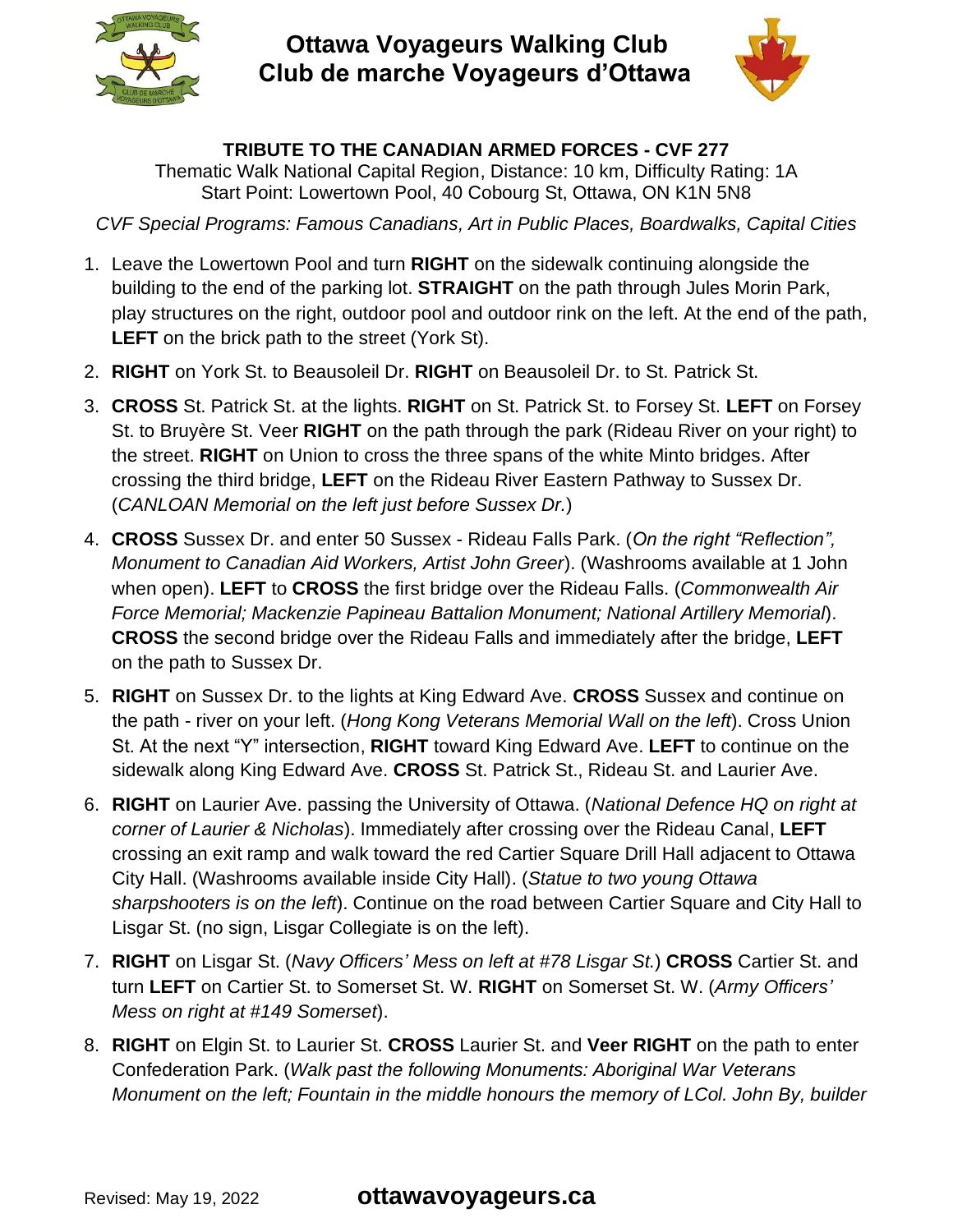

## **Ottawa Voyageurs Walking Club Club de marche Voyageurs d'Ottawa**



*of the Rideau Canal and founder of Bytown/Ottawa*). **RIGHT** on the path along the concrete wall. (*Animals in War Monument, Polish Home Army Ex-Servicemen's Association on the right; South African/Boer War monument on the left, the only war monument where the man is smiling*). Continue on the path to the stairs on the left. **LEFT** up the stairs to the Mackenzie King Bridge. Immediately **LEFT** (*Korean War Memorial on left*). Continue to Elgin St.

- 9. **RIGHT** to **CROSS** Slater St. and continue on Elgin St. (*Oscar Peterson statue on right*) (Washrooms available at the National Arts Centre). **CROSS** Lawrence Freiman Ln. and continue a short distance to the pedestrian crosswalk.
- 10.At the pedestrian crosswalk, **LEFT** to **CROSS** Elgin St. to the National War Memorial ("*The Response" & Tomb of the Unknown Soldier*). **RIGHT** to return to the sidewalk. **LEFT** on the sidewalk with the War Memorial on your left. (*Pass the monument to Nathan Cirillo and the 14 statues of the Valiants Memorial)*.
- 11.**CROSS** Wellington St. toward the Chateau Laurier Hotel. (*Look over the railing to see the 8 locks on the Rideau Canal leading to the Ottawa River*). **RIGHT** on Rideau St. crossing Mackenzie Ave. to Sussex Dr.
- 12.**LEFT** on Sussex Dr. to St. Patrick St. (*Sculpture of Maman, the giant spider, by Louise Bourgeois on left beside the National Art Gallery*).
- 13.**RIGHT** on St. Patrick St. **Immediately veer RIGHT** toward the statue of the Angel with the horn. *You will be walking through the Sussex Courtyards, a sequence of five courtyards offering shade, seating areas, café terraces and boutiques.* Continue **RIGHT** on Beaux-Arts Court to the street (Murray St.). **CROSS** Murray St. and continue straight on Tin House Ct. At the bright blue sheep ("Our Shepherds" by Patrick Bérubé), turn around to your right and look up. ("Tin House" by Art Price). **CROSS** the street (Clarence St.) **LEFT** on Clarence St. and immediately **RIGHT** on Jeanne d'Arc Ct. to York St. **CROSS** York St. passing the OTTAWA sign on the right. **CROSS** York St. again. **LEFT** on York St. and immediately **RIGHT** on Clarendon Lane to the street - George St.
- 14.**LEFT** on George St. to Dalhousie St. **LEFT** on Dalhousie St. to York St. **CROSS** York St. **RIGHT** on York St. **CROSS** King Edward Ave. and continue on York St. to the end of the street (Jules Morin Park). Continue straight ahead on the sidewalk passing the outdoor rink and outdoor pool on your left. **LEFT** on the street (Clarence St. E.) passing the Lowertown Community Resource Centre on the right. **RIGHT** through the parking lot to return to the start point.